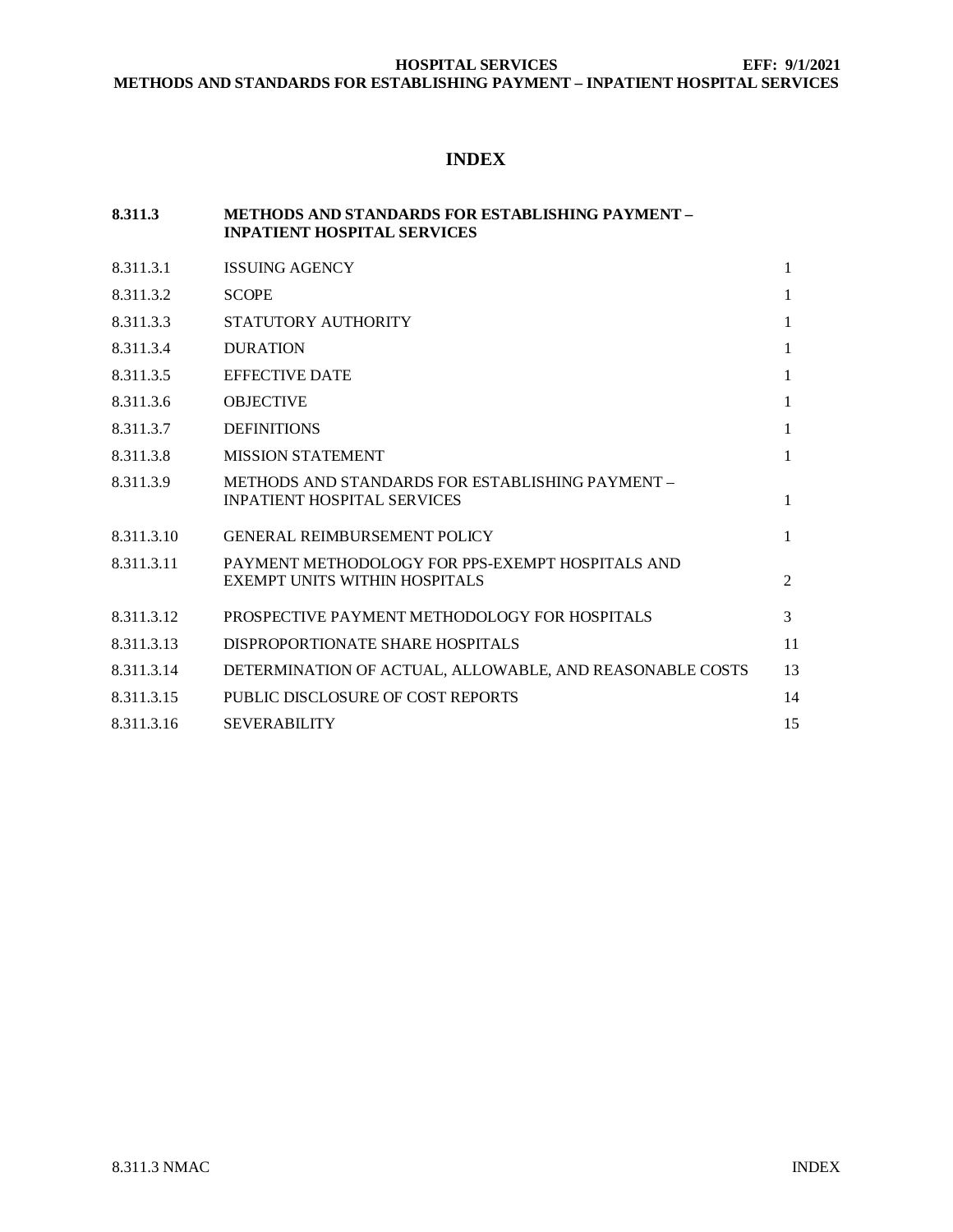**METHODS AND STANDARDS FOR ESTABLISHING PAYMENT – INPATIENT HOSPITAL SERVICES**

# **TITLE 8 SOCIAL SERVICES CHAPTER 311 HOSPITAL SERVICES PART 3 METHODS AND STANDARDS FOR ESTABLISHING PAYMENT-INPATIENT HOSPITAL SERVICES**

<span id="page-1-0"></span>**8.311.3.1 ISSUING AGENCY:** Human Services Department (HSD). [8.311.3.1 NMAC - Rp, 8.311.3.1 NMAC, 6/1/2016]

<span id="page-1-1"></span>**8.311.3.2 SCOPE:** This rule applies to the general public. [8.311.3.2 NMAC - Rp, 8.311.3.2 NMAC, 6/1/2016]

<span id="page-1-2"></span>**8.311.3.3 STATUTORY AUTHORITY:** The New Mexico medicaid program and other health care programs are administered pursuant to regulations promulgated by the federal department of health and human services under the Social Security Act as amended or by state statute. See Section 27-2-12 *et seq* NMSA 1978. [8.311.3.3 NMAC - Rp, 8.311.3.3 NMAC, 6/1/2016]

<span id="page-1-3"></span>**8.311.3.4 DURATION:** Permanent.

[8.311.3.4 NMAC - Rp, 8.311.3.4 NMAC, 6/1/2016]

<span id="page-1-4"></span>**8.311.3.5 EFFECTIVE DATE:** June 1, 2016, unless a later date is cited at the end of a section. [8.311.3.5 NMAC - Rp, 8.311.3.5 NMAC, 6/1/2016]

<span id="page-1-5"></span>**8.311.3.6 OBJECTIVE:** The objective of this rule is to provide instructions for the service portion of the New Mexico medical assistance programs. [8.311.3.6 NMAC - Rp, 8.311.3.6 NMAC, 6/1/2016]

# <span id="page-1-6"></span>**8.311.3.7 DEFINITIONS: [RESERVED]**

<span id="page-1-7"></span>**8.311.3.8 MISSION STATEMENT:** To transform lives. Working with our partners, we design and deliver innovative, high quality health and human services that improve the security and promote independence for New Mexicans in their communities.

[8.311.3.8 NMAC - N, 9/1/2021]

<span id="page-1-8"></span>**8.311.3.9 METHODS AND STANDARDS FOR ESTABLISHING PAYMENT RATES - INPATIENT HOSPITAL SERVICES:** The New Mexico title XIX program reimburses appropriately licensed and certified acute care hospitals for inpatient services as outlined in this part. Procedures and policies governing state licensure, certification of providers, utilization review and any other aspect of state regulation of the title XIX program not relating to the method of computing payment rates for inpatient services are not affected by this part. [8.311.3.9 NMAC - Rp, 8.311.3.9 NMAC, 6/1/2016]

<span id="page-1-9"></span>**8.311.3.10 GENERAL REIMBURSEMENT POLICY:** The state of New Mexico human services department (hereinafter called the department) will reimburse inpatient hospital services rendered on or after October 1, 1989 in the following manner:

**A.** Covered inpatient services provided to eligible recipients admitted to in-state acute care hospitals and acute care units on or after October 1, 1989 will be reimbursed at a prospectively set rate, determined by the methodology set forth in 8.311.3.12 NMAC, unless the hospital or unit is classified into one of the prospective payment system (PPS) exempt categories outlined in Subsection C through D below.

**B.** Covered inpatient services provided to eligible recipients admitted to acute care hospitals and acute care units within hospitals located out-of-state or in border areas (Mexico excluded) will be reimbursed at a prospectively set rate as described in Paragraph (16) of Subsection C of 8.311.12 NMAC, unless the hospital or unit is classified into one of the prospective payment system (PPS) exempt categories outlined in Subsections C through D below or at a negotiated rate not to exceed the rate paid by federal programs such as medicare. Negotiation of rates will only be allowed when the department determines that the hospital provides a unique service required by an eligible recipient.

**C.** Inpatient services provided in rehabilitation and specialty hospitals and medicare PPS-exempt distinct part units within hospitals will be reimbursed using the provisions and principles of reimbursement set forth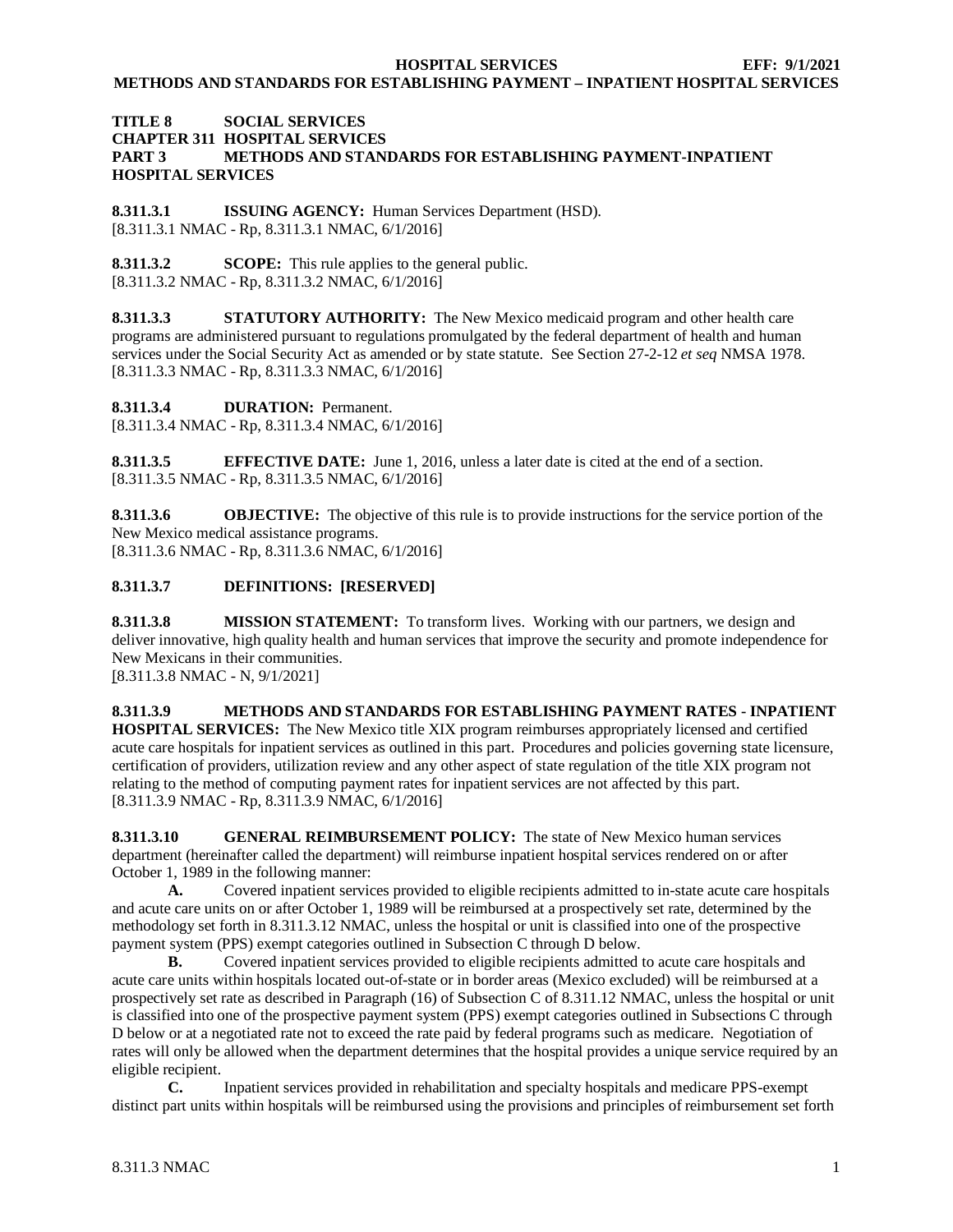in Public Law 97-248. This legislation, which was effective October 1, 1982, is commonly referred to as TEFRA (Tax Equity and Finance Reduction Act) and is described in 8.311.3.11 NMAC.

**D.** Indian health services hospitals will be reimbursed using a per diem rate established by the federal government.

**E.** New Mexico providers entering the medical assistance division (MAD) program will be reimbursed at the peer group median rate for the applicable peer group, until such time as a distinct rate can be established, unless the hospital meets the criteria for prospective payment exemption as described in Subsections C through D above.<br> $\mathbf{F}$ .

**F.** All hospitals which meet the criteria in Subsection A of 8.311.3.13 NMAC will be eligible for a disproportionate share adjustment.

**G.** Effective for discharges on or after April 1, 1992, and in accordance with Section 4604 of the Omnibus Budget Reconciliation Act (OBRA) of 1990, the department provides for an outlier adjustment in payment amounts for medically necessary inpatient services involving exceptionally high costs or long lengths of stay for children who have not attained the age of six years in disproportionate share hospitals, and for infants under one year of age in all hospitals, and for individuals of any age in the state teaching hospital. The outlier adjustment for these cases is described in Subsection F of 8.311.3.12 NMAC.

**H.** MAD covered inpatient services provided in specialty hospitals will be reimbursed at an interim rate established by MAD to equal or closely approximate the final payment rates that apply under the cost settlement TEFRA principals. If a provider is not cost settled, the reimbursement rate will be at the provider's cost to charge ratio reported in the provider's most recently filed cost report prior to February 1, 2012. Otherwise, rates are established after considering available cost to charge ratios, payment levels made by other payers, and MAD payment levels for services of similar cost, complexity and duration.

**I.** The reimbursement rates established by MAD using the reimbursement principles stated in 8.311.3 NMAC may be reduced or limited by budget availability at the department's discretion. [8.311.3.10 NMAC - Rp, 8.311.3.10 NMAC, 6/1/2016; A, 1/1/2019]

# <span id="page-2-0"></span>**8.311.3.11 PAYMENT METHODOLOGY FOR PPS-EXEMPT HOSPITALS AND EXEMPT UNITS WITHIN HOSPITALS:**

# **A. Application of TEFRA principles of reimbursement:**

**(1)** The principles and methods identified in Public Law 97-248 provision (TEFRA), effective October 1, 1982, regarding allowable payment for inpatient hospital services, and any subsequent changes to such provision shall be used to determine:

**(a)** the amount payable by the department through its fiscal agent for services covered under the MAD program and provided to eligible recipients; and

**(b)** the manner of payment and the manner of settlement or overpayments and underpayment for inpatient services provided by hospitals for MAD reimbursement purposes, effective for all accounting periods which begin on or after October 1, 1983.

**(2)** The inflation factor used in the calculations will be identical to that used by medicare to update payments to hospitals which are reimbursed using the TEFRA methodology, except for the period October 9, 1991 through September 30, 1992, for which the inflation factor will be half percent for urban hospitals and one and a half percent for rural hospitals.

**(3)** In accordance with Section 1902 (s)(3) of the Social Security Act effective July 1, 1991, the TEFRA rate of increase limit for inpatient hospital services will not apply to the delivery of such services to any individual who has not attained their first birthday, (or in the case of such an individual who is an inpatient on his first birthday until such individual is discharged).<br>**B.** Appeals:

**B. Appeals:**

**(1)** Hospitals may appeal the target rate and application of same, if circumstances beyond the hospitals' control have caused the reimbursement rates to fall at least five percent below actual allowable costs.

**(2)** Such appeals must be filed in writing within 180 calendar days of the notice of final settlement and must contain sufficient supporting documentation to demonstrate that the circumstances causing the situation were not within the control of the hospital and that the continued imposition of the target rate would cause a significant financial hardship.

**(3)** The department shall review the supporting documentation and, if appropriate, grant an exemption from or modification of the target rate. The department's determination on the merits of the appeal will be made within 180 calendar days of receipt of the appeal request, although the state may make a determination to extend such period to a specified date as necessary.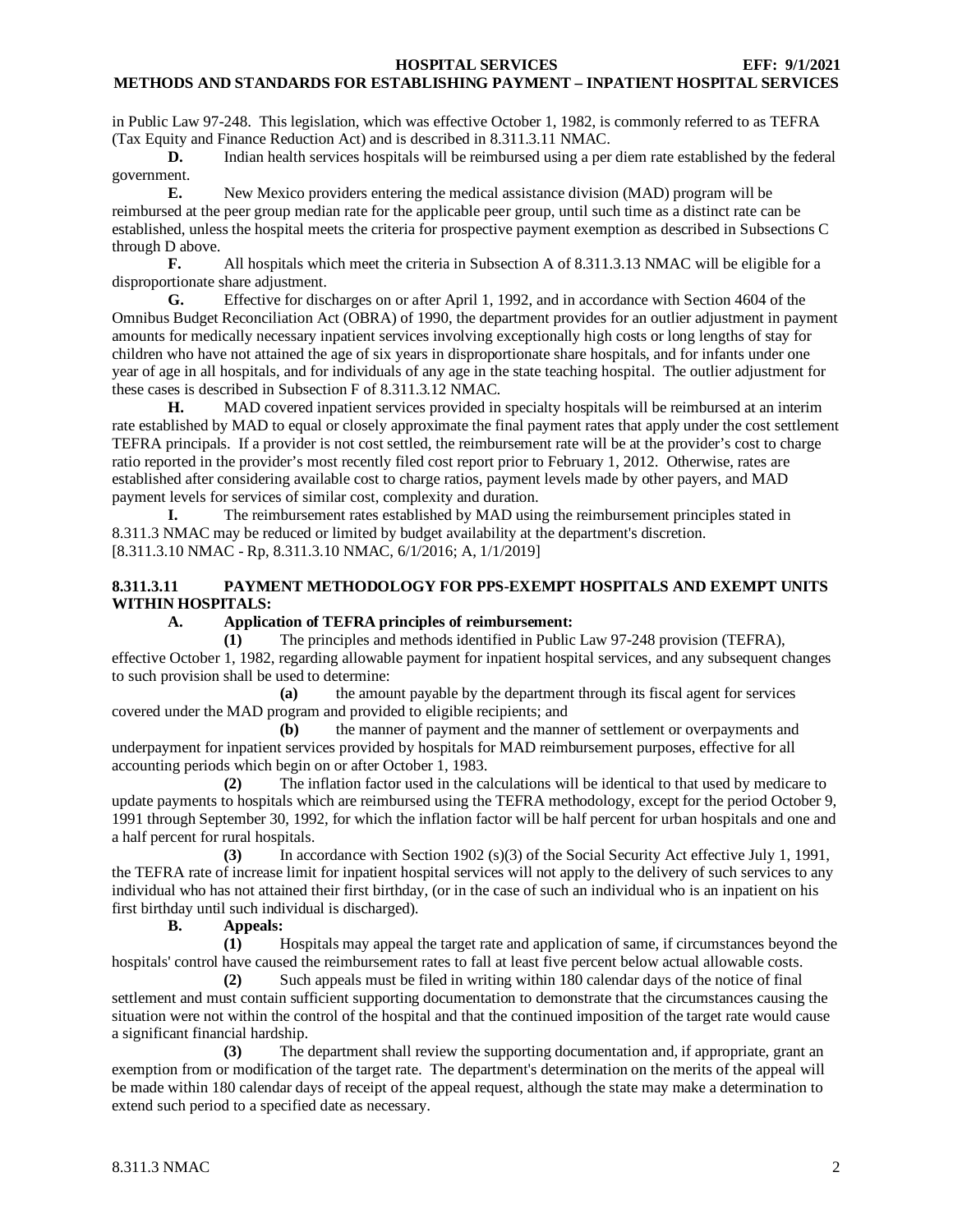# [8.311.3.11 NMAC - Rp, 8.311.3.11 NMAC, 6/1/2016]

<span id="page-3-0"></span>**8.311.3.12 PROSPECTIVE PAYMENT METHODOLOGY FOR HOSPITALS:** Payment for all covered inpatient services rendered to eligible recipients admitted to acute care hospitals (other than those identified in Subsections C through D of 8.311.3.10 NMAC) on or after October 1, 1989 shall be made based on a prospective payment approach which compensates hospitals an amount per discharge for discharges classified according to the diagnosis related group (DRG) methodology. The prospective rates for each hospital's MAD discharges will be determined by the department in the manner described in the following subsections.<br>A. Services included in or excluded from the prospective payment

# **A. Services included in or excluded from the prospective payment rate:**

**(1)** Prospective payment rates shall constitute payment in full for each MAD discharge. Hospitals may not separately bill the eligible recipient or the MAD program for medical services rendered during an inpatient stay, except as described below. Hospitals may submit a claim for payment only upon the final discharge of an eligible recipient or upon completion of the transfer of the eligible recipient to another acute care hospital.

**(2)** The prospective payment rate shall include all services provided to hospital inpatients. These services shall include all items and non-physician services furnished directly or indirectly to hospital inpatients, such as:

**(a)** laboratory services;

**(b)** pacemakers and other prosthetic devices, including lenses and artificial limbs,

knees and hips; **(c)** radiology services, including computed tomography (CT) or magnetic resonance imaging (MRI) scans furnished to an eligible recipient by a physician's office, other hospital or radiology clinic;

**(d)** transportation (including transportation by ambulance) to and from another hospital or freestanding facility to receive specialized diagnostic or therapeutic services.

**(3)** Services which may be billed separately include:

**(a)** ambulance service when the eligible recipient is transferred from one hospital to another and is admitted as an inpatient to the second hospital;

**(b)** physician services furnished to an individual eligible recipient.

# **B. Computation of DRG relative weights:**

**(1)** Relative weights used for determining rates for cases paid by DRG under the state plan shall be derived, to the greatest extent possible, from New Mexico MAD hospital claim data. All such claims are included in the relative weight computation, except as described below.

**(2)** Hospital claim data for discharges occurring from January 1, 1985 through approximately the end of calendar year 1988 are included in the computation and prepared as follows:

**(a)** claims are edited to merge interim bills from the same discharge;

**(b)** all MAD inpatient discharges will be classified using the DRG methodology, a patient classification system that reflects clinically cohesive groupings of inpatient cases which consume similar amounts of hospital resources; claims are assigned to appropriate DRGs using DRG grouper software;

**(c)** claims included in the computation of DRG relative weights were restricted to those claims for cases to be included in the proposed PPS; claims for services provided in PPS-exempt hospitals or units (or for services otherwise exempt from the PPS) were not used to compute DRG relative weights.

**(3)** Charges for varying years are adjusted to represent a common year through application of inflation indices as described in Paragraph (8) of Subsection C of 8.311.3.12 NMAC.

**(4)** Initial relative weights are computed by calculation of the average MAD charge for each DRG category divided by the average charge for all DRGs.

**(5)** Where the New Mexico MAD-specific claims and charge data are insufficient to establish a stable relative weight, a relative weight is imported from other sources such as the CHAMPUS or medicare prospective payment systems. Weights obtained from external sources are normalized so that the overall case mix is 1.0.

**(6)** The relative weights computed as described above shall remain in effect until the next year. At that time, the relative weights will be recalculated using the DRG grouper version similar to the one in use by medicare.

# **C. Computation of hospital prospective payment rates:**

**(1) Rebasing of rates:** Beginning October 1, 1997, the department discontinued the rebasing of rates every three years. Hospital rates in effect October 1, 1996 were updated by the most current market basket index (MBI) as determined by the centers for medicare and medicaid services (CMS) for rates effective October 1, 1997 and succeeding years. Thereafter, pursuant to budget availability and at the department's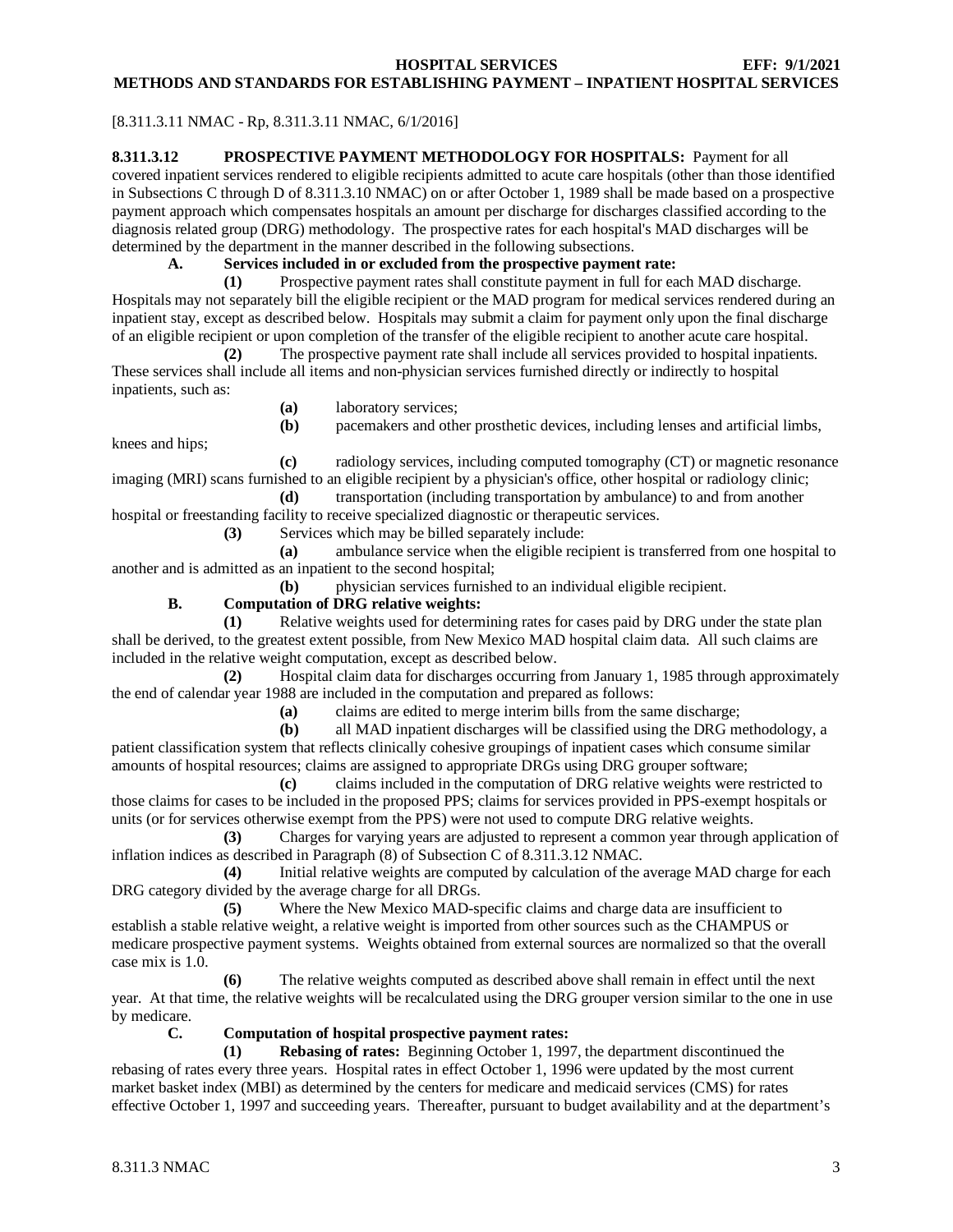#### **METHODS AND STANDARDS FOR ESTABLISHING PAYMENT – INPATIENT HOSPITAL SERVICES**

discretion, the application of the MBI inflation factor will be reviewed based upon economic conditions and trends. A notice will be sent annually, informing the provider if an MBI increase or a percentage up to the MBI is planned for the year. Comments will be accepted by the department prior to making a final decision.

#### **(2) Base year discharge and cost data:**

**(a)** The state's fiscal agent will provide the department with MAD discharges for the provider's last fiscal year which falls in the calendar year prior to year one.

**(b)** The state's audit agent will provide MAD costs incurred, reported, audited, or desk audited for the same period.

**(c)** To calculate the total reimbursable inpatient operating costs from the cost and discharge data described above, the department will:

**(i)** exclude estimated outlier discharges and costs as described in Paragraph (4) of Subsection C of 8.311.3.12 NMAC;

**(ii)** exclude pass-through costs, as identified in the TEFRA provisions and further defined in Paragraph (3) of Subsection C of 8.311.3.12 NMAC below.

**(3) Definition of excludable costs per discharge; reduction of excludable capital costs:**

**(a)** The approach used by the department to define excludable costs parallels medicare's approach. Excludable costs are defined according to the PPS or TEFRA methodology and include such costs as those associated with capital, organ acquisition, and certified nurse anesthetists.

**(b)** The pass-through capital costs identified using TEFRA provisions will be reduced in a manner similar to that employed by the medicare PPS. For example, excludable capital costs for fiscal year 1989 will be reduced by fifteen percent as required by Section 4006 of the Omnibus Budget Reconciliation Act of 1987. However, any such reduction to pass-through capital costs will only apply to those costs incurred after October 1, 1989.

**(4) Outlier adjustment factors:** Hospital-specific outlier adjustment factors will be used to deduct outlier costs and cases from the total MAD inpatient operating costs and cases used in rate setting. These factors will be determined by using actual claim and cost data for outlier cases for the base year period. Only claims for cases to be paid by DRG will be included in the analysis used to determine this estimate. The definition of an outlier case can be found in Paragraph (1) of Subsection F of 8.311.3.12 NMAC.

**(5) Calculation of base year operating cost per discharge:** The total reimbursable inpatient operating cost (excluding pass-through costs and estimated outlier costs) is divided by the hospital's number of non-outlier MAD discharges to produce the base year operating cost per discharge. The base rate methodology is described below:

| $BYOR =$   | OC/D                                                             |
|------------|------------------------------------------------------------------|
| $BYOR =$   | base year operating cost per discharge                           |
| OC.<br>$=$ | total Title XIX inpatient operating cost for the base year, less |

excludable costs and estimated outlier costs

D = MAD discharges for the hospital's base year as provided by the department's fiscal agent, less estimated outlier cases

# **(6) Possible use of interim base year operating cost per discharge rate:**

**(a)** If the fiscal agent and audit agent have not provided the department with a hospital's base year discharges and costs as of June 1 prior to year one, the department will develop an interim operating cost per discharge base rate. This rate will be developed according to the normal base rate methodology, but using costs and discharges for the fiscal year prior to the base year.

**(b)** When an interim rate is developed, the operating costs per discharge are first multiplied by an inflation index (as described in Paragraph (8) of Subsection C of 8.311.3.12 NMAC) to bring the costs to the midpoint of the base year. When the provider's actual base year costs and discharges become available, the department will calculate a final base year operating cost per discharge using the normal base rate methodology. The rate that is computed from the final base year operating costs per discharge will apply to all discharges in year one, retroactive to the effective date of the interim rate.

**(7) Prohibition against substitution or rearrangement of base year cost reports:**

**(a)** A hospital's base year cost reports cannot be substituted or rearranged once the department has determined that the actual cost submission is suitable. A submission shall be deemed suitable 180 calendar days from the date of the notice of proposed rate (NPR) issued by the state's intermediary in the absence of an appeal by the hospital to the intermediary and the state.

**(b)** In the event of such an appeal, the state must make a written determination on the merits of the appeal within 180 calendar days of receipt, although the state may make a determination to extend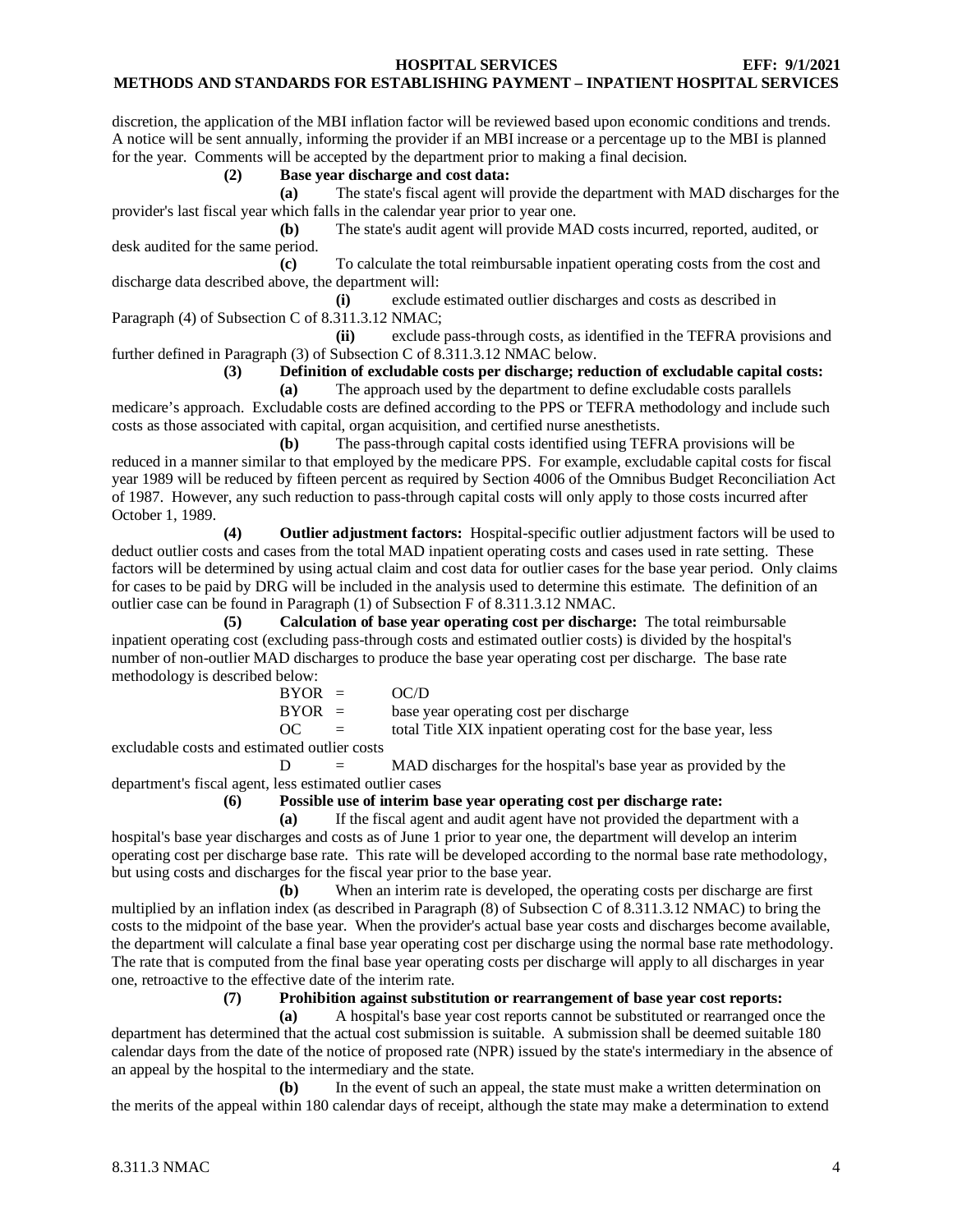such period to a specified date as necessary. Once such an appeal has been determined, the resulting base cost will be effective retroactively to year one and will not be changed until subsequent rebasing of all hospitals has been completed.

# **(8) Application of inflation factors:**

**(a)** The inflation factors used to update operating costs per discharge will be identical to those established by congress and adopted for use by CMS to update medicare inpatient prospective payment rates. The medicare prospective payment update factor (MPPUF) is determined by CMS, usually on an annual basis, and may differ depending upon the hospital type (urban, large urban, or rural) as defined by CMS.

**(b)** Each hospital's base year operating cost per discharge will be indexed up to the common point of December 31 falling prior to year one, using the applicable medicare prospective payment update factors (MPPUF) for that hospital for that period. That is, the inflation factors used will be identical to those established by congress and adopted for use by CMS to update medicare inpatient prospective payment rates, including any established differential for urban and rural hospitals. Then this value will be indexed using the applicable MPPUF corresponding to the period beginning October 1 (prior to year one) and ending with the midpoint of operating year one. For years two and three, the inflation factors will be the applicable MPPUF as specified by CMS.

**(c)** For the period October 9, 1991, through September 30, 1992, an exception to (a) and (b) above was made. The inflation factor used to update rates for that period is half percent for urban hospitals and one and a half percent for rural hospitals.

**(9) Case-mix adjustments for base year operating cost per discharge rate:**

**(a)** The department will adjust the operating cost per discharge rate to account for case-mix changes, based on the classification of inpatient hospital discharges according to the DRG methodology established and used by the medicare program.

**(b)** For each DRG, the department determines a relative value (the DRG relative weight) which reflects the charges for hospital resources used for the DRG relative to the average charges of all hospital cases. The department's methodology for computing DRG relative weights was discussed earlier in Subsection B of 8.311.3.12 NMAC. Case-mix adjustments will be computed using the methodology described below.

**(c) Case-mix computation:** Each base year, a hospital's case-mix index will be computed by the department and its fiscal agent as follows:

(i) all MAD discharges are assigned to appropriate DRGs;<br>(ii) the case-mix index is computed for each hospital by sur-

**(ii)** the case-mix index is computed for each hospital by summing the products of the case frequency and its DRG weight and dividing this sum by the total number of title XIX cases at the hospital.

**(d)** The case-mix adjustment is applied to the base year operating cost per discharge as described in Subparagraph (e) of Paragraph (10) of Subsection C of 8.311.3.12 NMAC below.

# **(10) Limitations on operating cost prospective per discharge rates:**

**(a)** Limitations on operating cost prospective base rates will be imposed using a peer group methodology. Effective October 1, 1989, hospitals will be placed in one of six possible peer groups (teaching, referral, regional, low-volume regional, community and low-volume community) based on the following criteria: bed size, case-mix, services available, population served, location, trauma designation, teaching status, and low-volume (i.e. less than 150 MAD discharges per year.)

**(b)** At the time of the next rebasing year following October 1, 1989, the criteria regarding low-volume utilization was dropped along with the low-volume peer groups, thus leaving four possible peer groups for assignment (teaching, referral, regional and community).

**(c)** The department will determine the peer group assignment of each hospital, and appeal of such assignment will be allowed only as described in Paragraph (1) of Subsection D of 8.311.3.12 NMAC.

**(d)** A ceiling on allowable operating costs will be set at one hundred ten percent of the median of costs for all hospitals in the peer group, after application of each hospital's case mix and indexing of the cost from the hospital's fiscal year end to a common point of December 31. These adjustments are made to equalize the status of each hospital for ceiling establishment purposes. The median shall be the midpoint of rates (or the average of the rates of the two hospitals closest to the midpoint).

follows:

**(e)** The case-mix equalization for each hospital in a peer group will be calculated as

PGR = BYOR/CMI  $PGR =$  hospital rate equalized for peer group comparison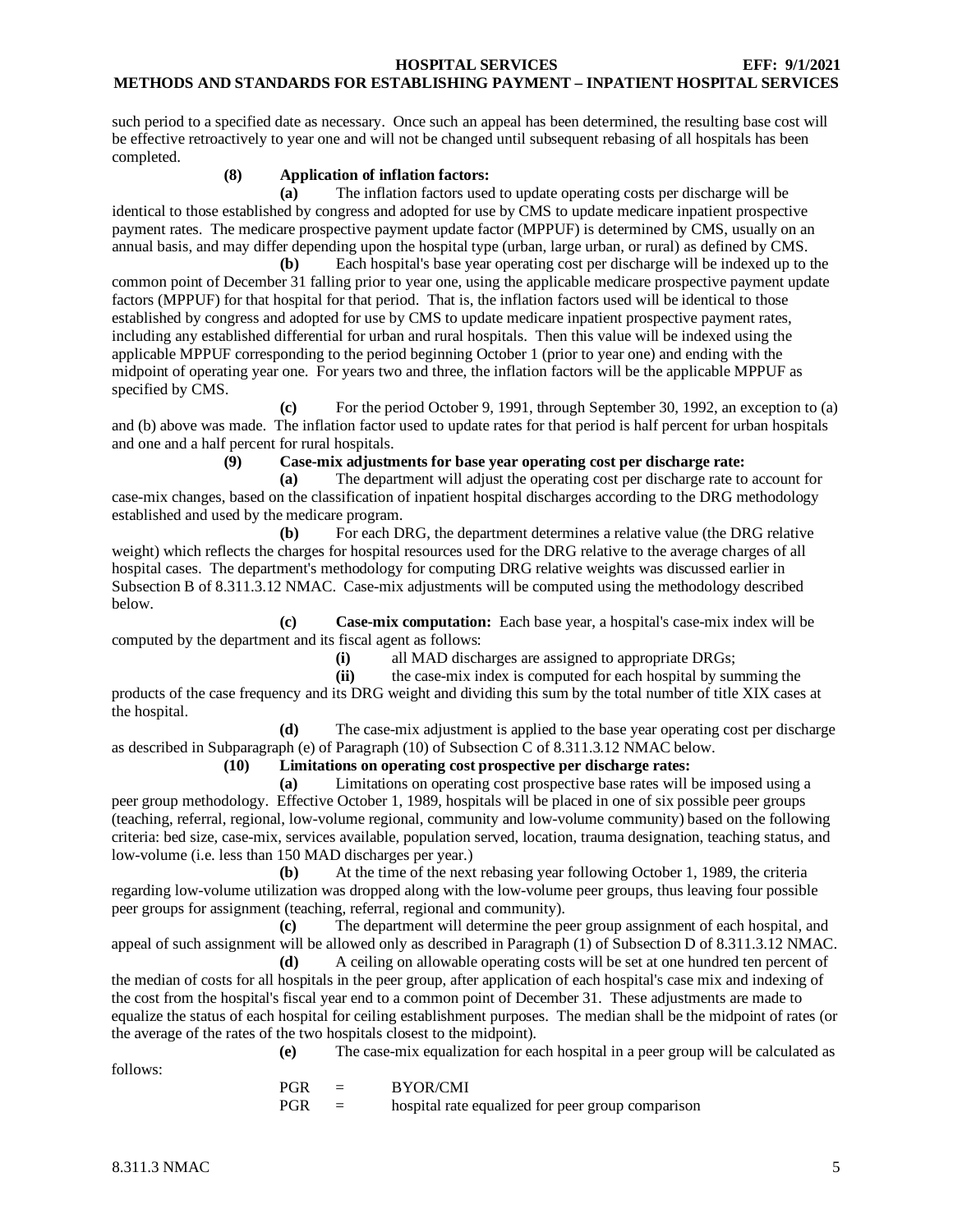#### **METHODS AND STANDARDS FOR ESTABLISHING PAYMENT – INPATIENT HOSPITAL SERVICES**

| <b>BYOR</b> | base year operating cost per discharge |  |
|-------------|----------------------------------------|--|
|-------------|----------------------------------------|--|

 $CMI = \cose-mix \text{ index in the base year}$ 

**(f)** The allowable operating cost per discharge rate (hospital-specific rate) will be

the lower of:

**(i)** the ceiling for the hospital's peer group; or

**(ii)** the hospital rate resulting from the computation found in Subparagraph

(e) of Paragraph (10) of Subsection C of 8.311.3.12 NMAC above.

**(11) Computation of prospective operating cost per discharge rate:** The following formulas are used to determine the prospective operating cost per discharge rate for years one, two and three:

*Year one*

PDO1 = HSR  $x(1 + MPPUF)$ 

PDO1 = per discharge operating cost rate for year one<br>HSR = the hospital-specific rate, which is the lower  $\equiv$  the hospital-specific rate, which is the lower of the peer group ceiling

or the hospital's rate, equalized for peer group comparison

 $MPPUF =$  the applicable medicare prospective payment update factor as described in Paragraph (8) of Subsection C of 8.311.3.12 NMAC

*Year two*

 $PDO2 = PDO1 x (1 + MPPUF)$ 

PDO2 = per discharge operating cost rate for year two

PDO1 = per discharge operating cost rate for year one<br>MPPUF = the applicable medicare prospective payment the applicable medicare prospective payment update factor as described in Paragraph (8) of Subsection C of 8.311.3.12 NMAC

*Year three*<br>PDO3 =

PDO2  $x$  (1 + MPPUF)

PDO3 = per discharge operating cost rate for year three<br>PDO2 = per discharge operating cost rate for year two

per discharge operating cost rate for year two

 $MPPUF =$  the applicable medicare prospective payment update factor as described in Paragraph (8) of Subsection C of 8.311.3.12 NMAC.

**(12) Computation of excludable cost per discharge rate:** Total MAD excludable cost, as identified in TEFRA, with excludable capital costs reduced as indicated in Paragraph (3) of Subsection C of 8.311.3.12 NMAC, will be paid in the following manner:

**(a)** An excludable cost per discharge rate is computed using the following

methodology:

 $ER = ECP/DCY$ 

 $ER =$  excludable cost per discharge rate

 $ECP =$  excludable costs on the hospital's most recently settled cost report prior to the rate year, as determined by the audit agent.

 $DCY = MAD$  discharges for the calendar year prior to the rate year, as determined by the department's fiscal agent.

**(b)** The retrospective settlement will be determined based on a percentage of the actual allowable amount of MAD excludable costs incurred by a hospital during the hospital's fiscal year as determined by the department.

**(13) Computation of prospective per discharge rate:** The excludable cost per discharge, as described in Paragraph (12) of Subsection C of 8.311.3.12 NMAC above, will be added to the appropriate operating per discharge rates to determine the prospective rates.

**(14) Effective dates of prospective rates:** Rates were implemented October 1, 1989 and continue to be effective as of October 1 of each year for each hospital.

**(15) Effect on prospective payment rates of a change of hospital ownership:** When a hospital is sold or leased, no change is made to the hospital's per discharge rate as a result of the sale or lease transaction.

**(16) Rate setting for border-area hospitals:** Border-area hospitals will be reimbursed at median rate (including excludable cost pass-throughs) for the regional peer group.

**D. Changes to prospective rates:**

**(1) Appeals:** Hospitals may appeal for a change in the operating component of the prospective payment rate, including a change in peer group assignment, as applicable. For an appeal to be considered, the hospital must demonstrate in the appeal that: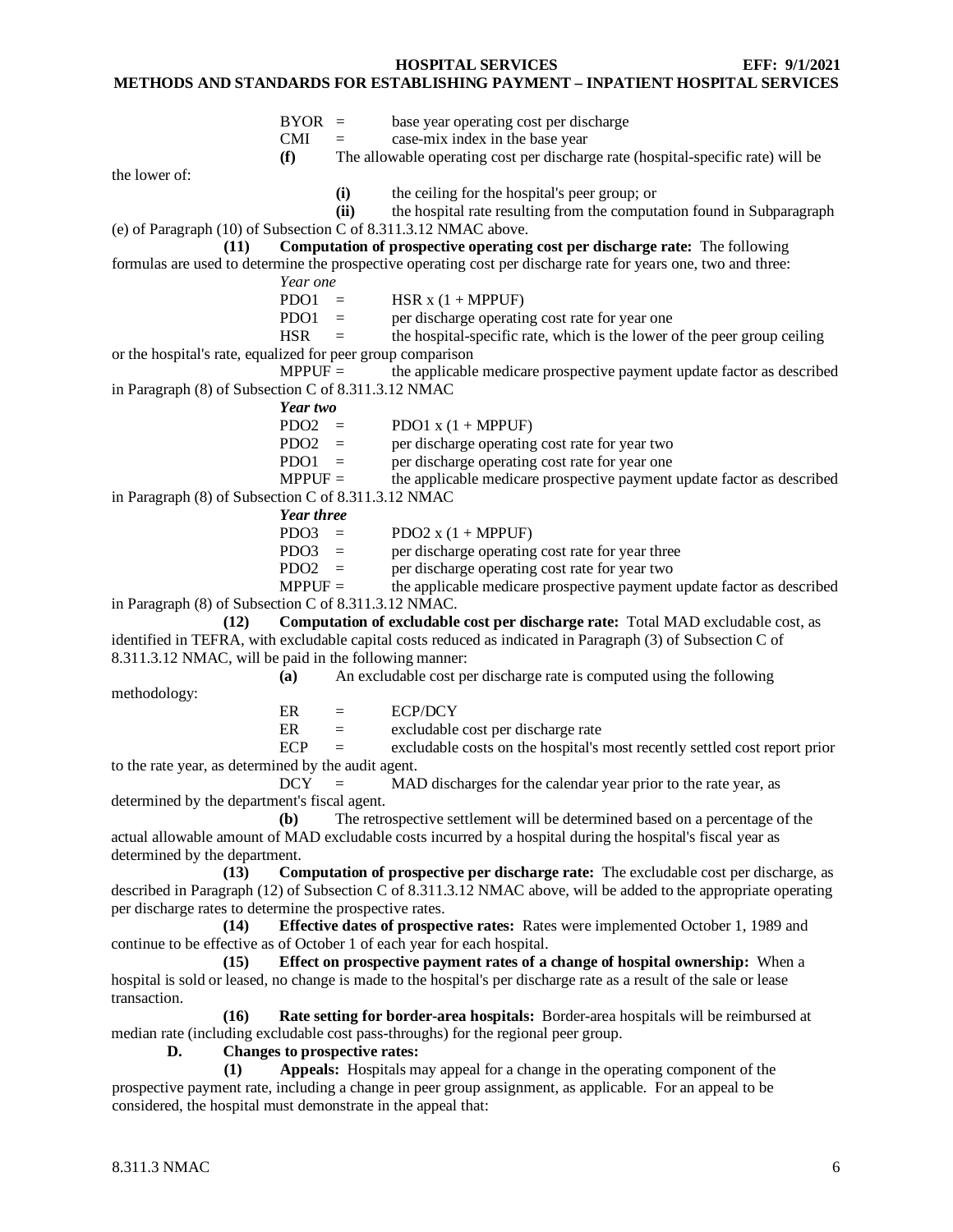**(a)** the following five requirements are satisfied:

**(i)** the hospital inpatient service mix for MAD admissions has changed due to a major change in scope of facilities and services provided by the hospital;

**(ii)** the change in scope of facilities and services has satisfied all regulatory and statutory requirements which may be applicable, such as facility licensure and certification requirements and any other facility or services requirements which might apply;

**(iii)** the expanded services were a) not available to eligible recipients in the area; or b) are now provided to eligible recipients by the hospital at a lower reimbursement rate than would be obtained in other hospitals providing the service;

**(iv)** the magnitude of the proposed (as appealed) prospective per discharge rate for the subsequent year will exceed one hundred five percent of the rate that would have otherwise been paid to the hospital;

**(v)** in addition to requirements Items (i) through (iv) above, appeals for

rate adjustment will not be considered if cost changes are due to changes in hospital occupancy rate, collective bargaining actions, changes in hospital ownership or affiliation, or changes in levels of rates of increases of incurred cost items which were included in the base rate;

**(b)** the appeal must provide a specific recommendation(s) regarding the magnitude of alterations in the appellant's prospective rate per discharge and peer group reassignment, as applicable; in making its decision on any appeal, the department shall be limited to the following options:

**(i)** reject the appeal on the basis of a failure of the appellant to demonstrate necessary conditions and documentation for an appeal as specified in Subparagraph (a) of Paragraph (1) of Subsection D of 8.311.3.12 NMAC above; or

their entirety; or

**(ii)** accept all of the specific recommendations, as stated in the appeal, in

**(iii)** adopt modified versions of the recommendations as stated in the

appeal; or

**(iv)** reject all of the recommendations in the appeal;

**(c)** hospitals are limited to one appeal per year, which must be filed in writing with the MAD director by a duly authorized officer of the hospital no later than July 1 of each year; within 15 calendar days of the filing date, the department shall offer the appellant the opportunity for hearing of the appeal; if such a hearing is requested, it shall occur within 30 calendar days of the filing date; the department shall notify the appellant of the decision of the appeal in writing no later than September 15 of the year in which the appeal is filed.

# **E. Retroactive settlement:**

**(1)** Retroactive settlement may occur in those cases in which no audited cost reports were available at the time of rate setting and an interim rate was used. Retroactive settlement will only occur in those cases where adjustments to interim rates are required. For year one, the department's audit agent will determine the difference between payments to the hospital under the interim operating cost per discharge rate and what these payments would have been under the final rate. The audit agent will report the amount of overpayment or underpayment for each facility within 90 calendar days of the effective date of the final rate. Retroactive settlements will be based on actual claims paid while the interim rate was in effect.

**(2) Underpayments:** In the event that the interim rate for year one is less than the final rate, the department will include the amount of underpayment in a subsequent payment to the facility within 30 calendar days of notification of underpayment.

**(3) Overpayments:** In the event that the interim rate exceeds the final rate, the following procedure will be implemented: the facility will have 30 calendar days from the date of notification of overpayment to submit the amount owed to the department in full. If the amount is not submitted on a timely basis, the department will begin withholding from future payments until the overpayment is satisfied in full.

**(4)** Retroactive settlements for excludable costs will be handled in the same manner as described above.

# **F. Special prospective payment provisions:**

# **(1) Outlier cases:**

**(a)** For other than the state teaching hospital, outlier cases are defined as those cases with medically necessary services exceeding \$100,000 in billed charges, or those with medically necessary lengths of stay of 75 calendar days or more, when such services are provided to eligible children up to age six in disproportionate share hospitals, and to eligible infants under age one in all hospitals. For the state teaching hospital only, the outlier provisions are applied without regard to age of the recipient in cases with medically necessary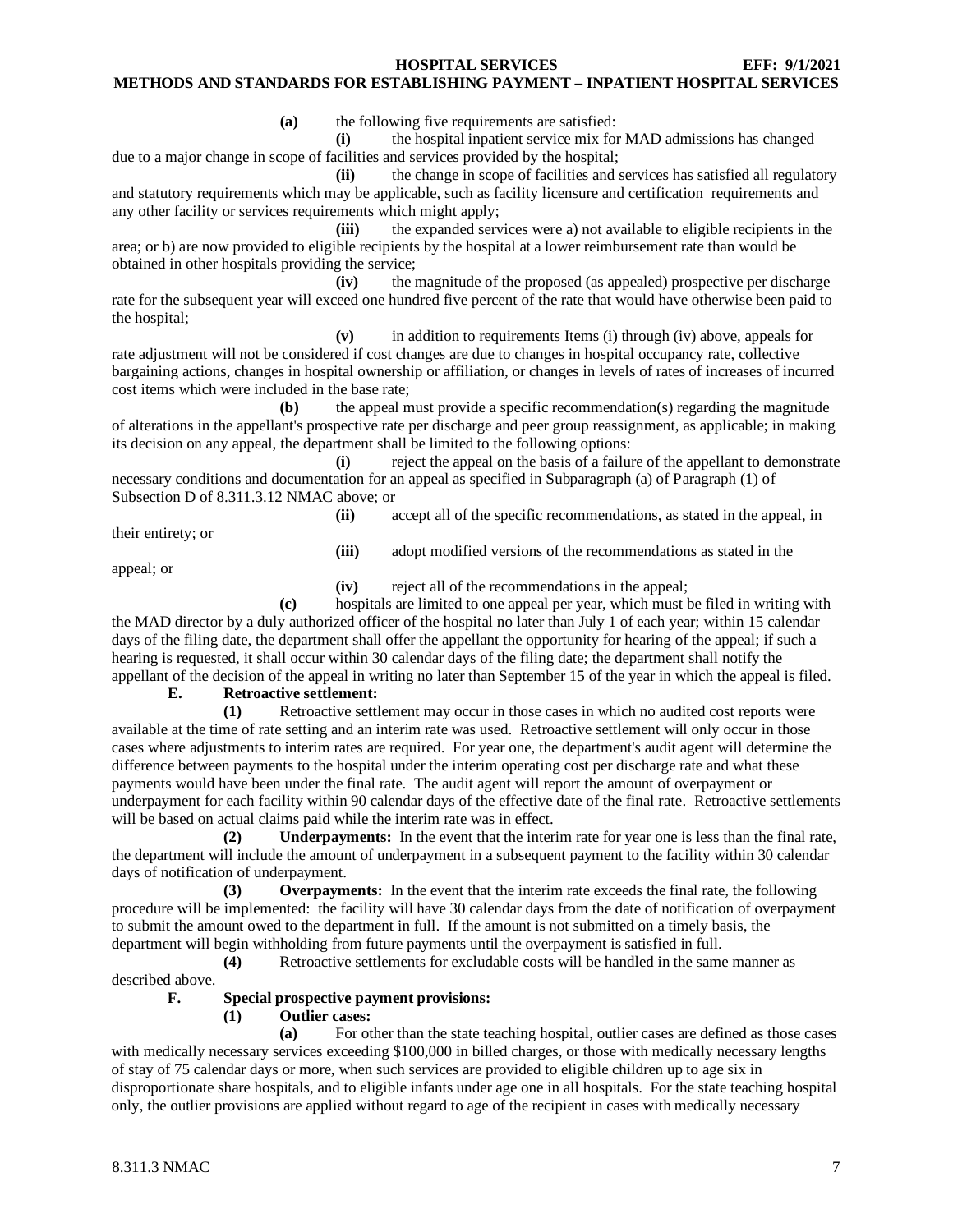services exceeding \$125,000 in billed charges or those medically necessary lengths of stay of 75 calendar days or more. All cases will be removed from the DRG payment system and paid at an amount equal to eighty-five percent of the hospital's standardized cost. Standardized costs are determined by multiplying the hospital's allowable billed charges by the hospital's cost-to-charge ratio as calculated from the hospital's most recent cost report.

**(b)** Utilization review will be performed on all outlier cases to determine the medical necessity of services rendered. Should this review determine non-medical necessity for all or part of the services, these services will be deducted from the billed amount prior to payment.

# **(2) Payment for transfer cases:**

**(a)** All cases transferred from one acute care hospital to another will be monitored under a utilization review policy to ensure that the department does not pay for inappropriate transfers.

**(b)** The following methodology will be used to reimburse the transferring and discharging hospitals for appropriate transfers if both hospitals and any hospital units involved are included in the PPS.

**(i)** A hospital inpatient shall be considered "transferred" when an eligible recipient has been moved from one DRG acute inpatient facility to another DRG acute inpatient facility. Movement of an eligible recipient from one unit to another unit within the same hospital shall not constitute a transfer, unless the eligible recipient is being moved to a PPS exempt unit within the hospital.

**(ii)** The transferring hospital will be paid the lesser of standardized costs or the appropriate DRG payment amount. Should the stay in the transferring hospital qualify for an outlier payment, then the case will be paid as an outlier as described in Subsection F of 8.311.3.12 NMAC. Standardized costs are determined by multiplying the hospital's allowable billed charges by the hospital's cost-to-charge ratio.

**(iii)** The receiving hospital which ultimately discharges the eligible recipient will receive the full DRG payment amount, or, if applicable, any outlier payments associated with the case. All other hospitals which admitted and subsequently transferred the eligible recipient to another acute care hospital during a single spell of illness shall be considered transferring hospitals.

**(c)** If the transferring or discharge hospital or unit is exempt from the PPS, that hospital or unit will be reimbursed according to the method of payment applicable to the particular facility or unit. **(3) Payment for readmissions:**

**(a)** Readmissions that occur within 24 hours of the previous discharge of an eligible recipient with the same or related diagnosis related group (DRG) will be considered part of the prior admission and not paid separately when the admissions are to the same hospital. When the second admission is to a different hospital, the claims may be reviewed to determine if the initial claim should be considered as a transfer.

**(b)** Readmissions occurring within 15 calendar days of prior acute care admission for a related condition may be reviewed to determine medical necessity and appropriateness of care. If it is determined that either or both admissions were unnecessary or inappropriate, payment for either or both admissions may be denied. Such review may be focused to exempt certain cases at the sole discretion of the department.

**(4) Payment for inappropriate brief admissions:** Hospital stays of up to two calendar days in length may be reviewed for medical necessity and appropriateness of care. (Discharges involving eligible recipient healthy mothers and healthy newborns are excluded from this review provision.) If it is determined that the inpatient stay was unnecessary or inappropriate, the prospective payment for the inpatient discharge will be denied. If the inpatient claim is denied, the hospital is permitted to resubmit an outpatient claim for the services rendered. Such review may be further focused to exempt certain cases at the sole discretion of the department.

**(5) Payment for non-medically warranted days:**

**(a)** Reimbursement for eligible recipients admitted to a hospital receiving services at an inappropriate level of care will be made at rates reflecting the level of care actually received. The number of days covered by the MAD program is determined based only upon medical necessity for an acute level of hospital care.

**(b)** When it is determined that an eligible recipient no longer requires acute-level care but does require a lower level of institutional care, and when placement in such care cannot be located, a DRG hospital will be reimbursed for "awaiting placement" days. Reimbursement will be made at the weighted average rate paid by the department in the preceding calendar year for the level of care needed. There is no limit on the number of covered "awaiting placement" days as long as those days are medically necessary. However, the hospital is encouraged to make every effort to secure appropriate placement for the eligible recipient as soon as possible. During "awaiting placement" days, no ancillary services will be paid, but medically necessary physician visits will be reimbursed.

**(6) Indirect medical education (IME) adjustment:** To help cover the cost of residency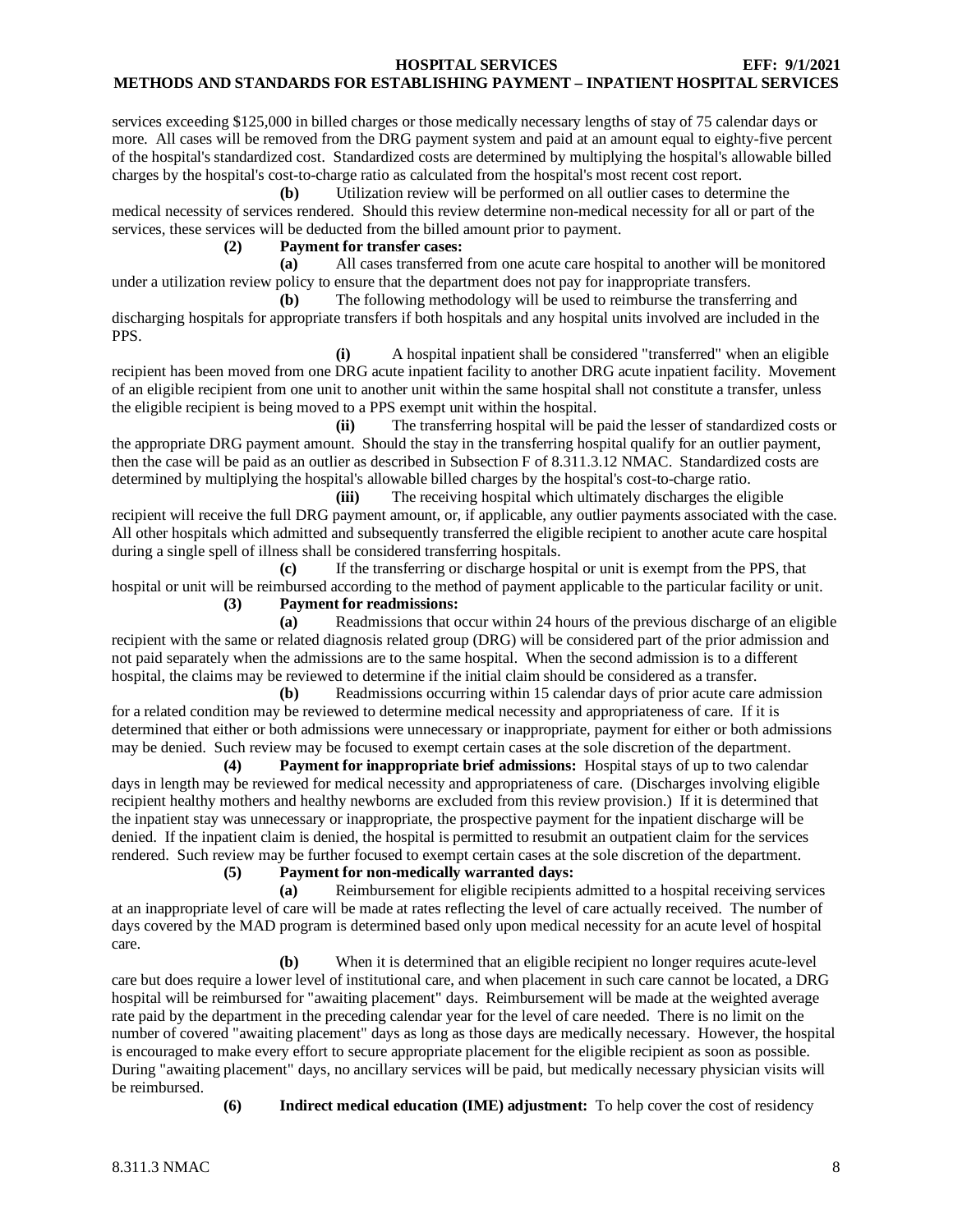programs, each acute care hospital that qualifies as a teaching hospital will receive an IME payment adjustment, which covers the increased operating or patient care costs that are associated with approved intern and resident programs. The IME payment adjustment is subject to available state and federal funding, as determined by the department and shall not exceed any amounts specified in the *medicaid state plan*.

**(a)** In order to qualify as a teaching hospital and be deemed eligible for an IME adjustment, the hospital must:

- **(i)** be licensed by the state of New Mexico; and
- (ii) be reimbursed on a DRG basis under the plan; and<br>(iii) have 125 or more full-time equivalent (FTE) reside
- have 125 or more full-time equivalent (FTE) residents enrolled in

approved teaching programs or operate a nationally-accredited primary care residency program.

**(b)** Determination of a hospital's eligibility for an IME adjustment will be done annually by the department, as of the first day of the provider's fiscal year. If a hospital meets the qualification for an IME adjustment after the start of its fiscal year, it will be deemed eligible for the IME adjustment beginning on the first day of the quarter after the date the qualification were met. A determination that a hospital qualifies as a teaching hospital for IME payments is not to be construed as the state teaching hospital with regard to DRG outlier payments or for GME payments.

**(c)** The IME payment will be calculated separately for regular medicaid and group VIII (the other adult group who are newly eligible for medicaid under the affordable care act).

**(d)** The IME payment amount by population group is determined by multiplying DRG operating payments for each group, which are DRG payments and outlier payments, by the IME adjustment factor computed by the following formula:

# $1.89*((1+R)^{0.405}-1)$

where R equals the number of approved full-time equivalent (FTE) residents divided by the number of available beds (excluding nursery and neonatal bassinets). FTE residents are counted in accordance with 42 CFR 412.105(f), except that the limits on the total number of FTE residents in 42 CFR 412.10(f)(1)(iv) shall not apply, and at no time shall exceed 450 FTE residents. For purposes of this paragraph, DRG operating payments include the estimated average per discharge amount that would otherwise have been paid for MAD managed care enrollees if those persons had not been enrolled in managed care.

**(e)** Quarterly IME payments will be made to qualifying hospitals at the end of each quarter. Prior to the end of each quarter, the provider will submit to the department's audit agent the information necessary to make the calculation, i.e. number of beds, number of estimated residents for the quarter, and the MAD DRG amount. After review and adjustment, if necessary, the audit agent will notify the department of the amount due to/from the provider for the application quarter. Final settlement of the IME adjustment amount will be made through the cost report; that is, the number of beds, residents, and DRG amounts used in the quarterly calculation will be adjusted to the actual numbers shown on the provider's cost report for those quarters.

**(7) Payment for direct graduate medical education (GME):** For services provided on or after July 1, 1998, payment to hospitals for GME expense is made on a prospective basis as described in this section. Payments will be made quarterly to qualifying hospitals, at a rate determined by the number of resident full-timeequivalents (FTEs) in the various categories defined below, who worked at the hospital during the preceding year, and subject to an upper limit on total payments. The GME payment is subject to available state and federal funding, as determined by the department, and shall not exceed any amounts specified in the *medicaid state plan*.

**(a)** To be counted for MAD reimbursement, a resident must be participating in an approved medical residency program, as defined by medicare in 42 CFR 413.75. With regard to categorizing residents, as described in Subparagraph (b) of Paragraph (9) below, the manner of counting and weighting resident FTEs will be the same as is used by medicare in 42 CFR 413.79 except that the number of FTE residents shall not be subject to the FTE resident cap described in 42 CFR 413.79(b)(2). Resident FTEs whose costs will be reimbursed by the department as a medical expense to a federally qualified health center are not eligible for reimbursement under this section. To qualify for MAD GME payments, a hospital must be licensed by the state of New Mexico, be currently enrolled as a MAD provider, and must have achieved a MAD inpatient utilization rate of five percent or greater during its most recently concluded hospital fiscal year. For the purposes of this section, the MAD inpatient utilization rate will be calculated as the ratio of New Mexico MAD eligible days, including inpatient days paid under MAD managed care arrangements, to total inpatient hospital days.

**(b)** Approved resident FTEs are categorized as follows for MAD GME payment: **(i) Primary care/obstetrics resident:** Primary care is defined per 42

CFR 413.75(b).

**(ii) Rural health resident:** A resident is defined as participating in a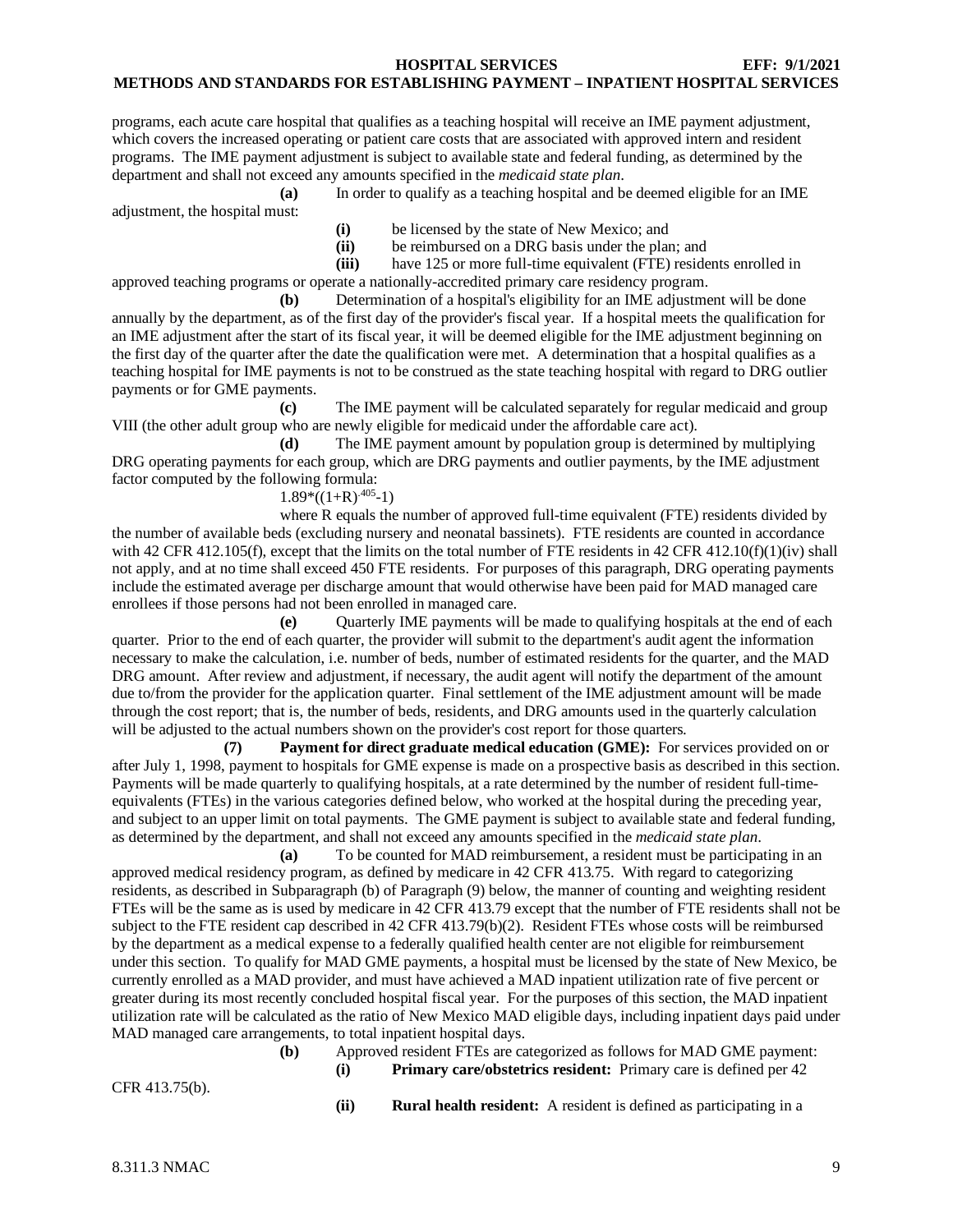designated rural health residency program. Residents enrolled in a designated rural health residency program will be counted as a rural health resident FTE for the entire duration of their residency, including those portions of their residency which may be served in a non-rural hospital or clinic. Should any resident meet the criteria for both rural health and primary care in this section, this resident will be counted as a rural health resident.

**(iii) Other approved resident:** Any resident not meeting the criteria in

Items (i) or (ii), above.

#### **(c) MAD GME payment amount per resident FTE:**

**(i)** The annual MAD payment amount per resident FTE with state fiscal

year 2017 is as follows:

| Primary care/obstetrics resident: | \$41,000 |
|-----------------------------------|----------|
| Rural health resident:            | \$52,000 |
| Other resident:                   | \$50,000 |
|                                   |          |

**(ii)** The per resident amounts specified in Item (i) of Subparagraph (c) of Paragraph (9) of Subsection F of 8.311.3.11 NMAC will be inflated for state fiscal years beginning on or after July 1, 2017 using the annual inflation update factor described in Item (ii) of Subparagraph (d) of Paragraph (7) of Subsection F of 8.311.3.11 NMAC.

#### **(d) Annual inflation update factor:**

**(i)** Effective for state fiscal years 2000 and beyond, the department has updated the per resident GME amounts and the upper limit on GME payments for inflation, using the market basket forecast published in the CMS Dallas regional medical services letter issued for the quarter ending in March 1999 to determine the GME rates for state fiscal year 2000 (July 1, 1999 - June 30, 2000).

**(ii)** The department will use the market basket forecast shown for PPS hospitals that is applicable to the period during which the rates will be in effect. MAD will determine the percentage of funds available for GME payments to eligible hospitals.

#### **(e) Annual upper limits on GME payments:**

**(i)** Total annual MAD GME payments will be limited to \$18,500,000 for state fiscal year 2017. This amount will be updated for inflation, beginning with state fiscal year 2018, in accordance with Subparagraph (d) of Paragraph (7) of Subsection F of 8.311.3.11 NMAC.

**(ii)** Total annual GME payments for residents in Category B.3, "Other," will be limited to the following percentages of the \$18,500,000 total annual limit (as updated for inflation in accordance with Subparagraph (d) of Paragraph (7) of Subsection F of 8.311.3.11 NMAC):

| state fiscal year 1999                | 58.3 percent |
|---------------------------------------|--------------|
| state fiscal year 2000                | 56.8 percent |
| state fiscal year 2001                | 53.3 percent |
| state fiscal year 2002                | 50.7 percent |
| state fiscal year 2003                | 48.0 percent |
| state fiscal year 2004                | 45.5 percent |
| state fiscal year 2005                | 43.0 percent |
| state fiscal year 2006                | 40.4 percent |
| state fiscal year 2017 and thereafter | no limit     |

**(f) Allocation Methodology:** The result of the GME payment calculation will be allocated between regular medicaid and group VIII (the other adult group who are newly eligible for medicaid under the affordable care act) based on the medicaid enrollment ratio from the most recent available quarter.

# **(g) Reporting and payment schedule:**

**(i)** Hospitals will count the number of residents working according to the specification in this part during each fiscal year (July 1 through June 30) and will report this information to the department by December 31. Counts will represent the weighted average number of residents who worked in the hospitals during the specified 12-month period. Hospitals may also add to this count any FTEs associated with newly approved residency programs that will be implemented on or before the start of the prospective GME payment year, to the extent that these FTEs are not already reflected in the weighted average counts of the preceding year. To illustrate, resident FTE amounts would be counted from 07/01/96 - 06/30/97 for the payment year 07/01/98 - 06/30/99. The department may require hospitals to provide documentation necessary to support the summary counts provided.

**(ii)** The department will establish the amount payable to each hospital for the prospective payment period that will begin each July 1. Should total payments as initially calculated exceed either of the limitations in Subsection D of 8.311.3.11 NMAC, the amount payable to each will be proportionately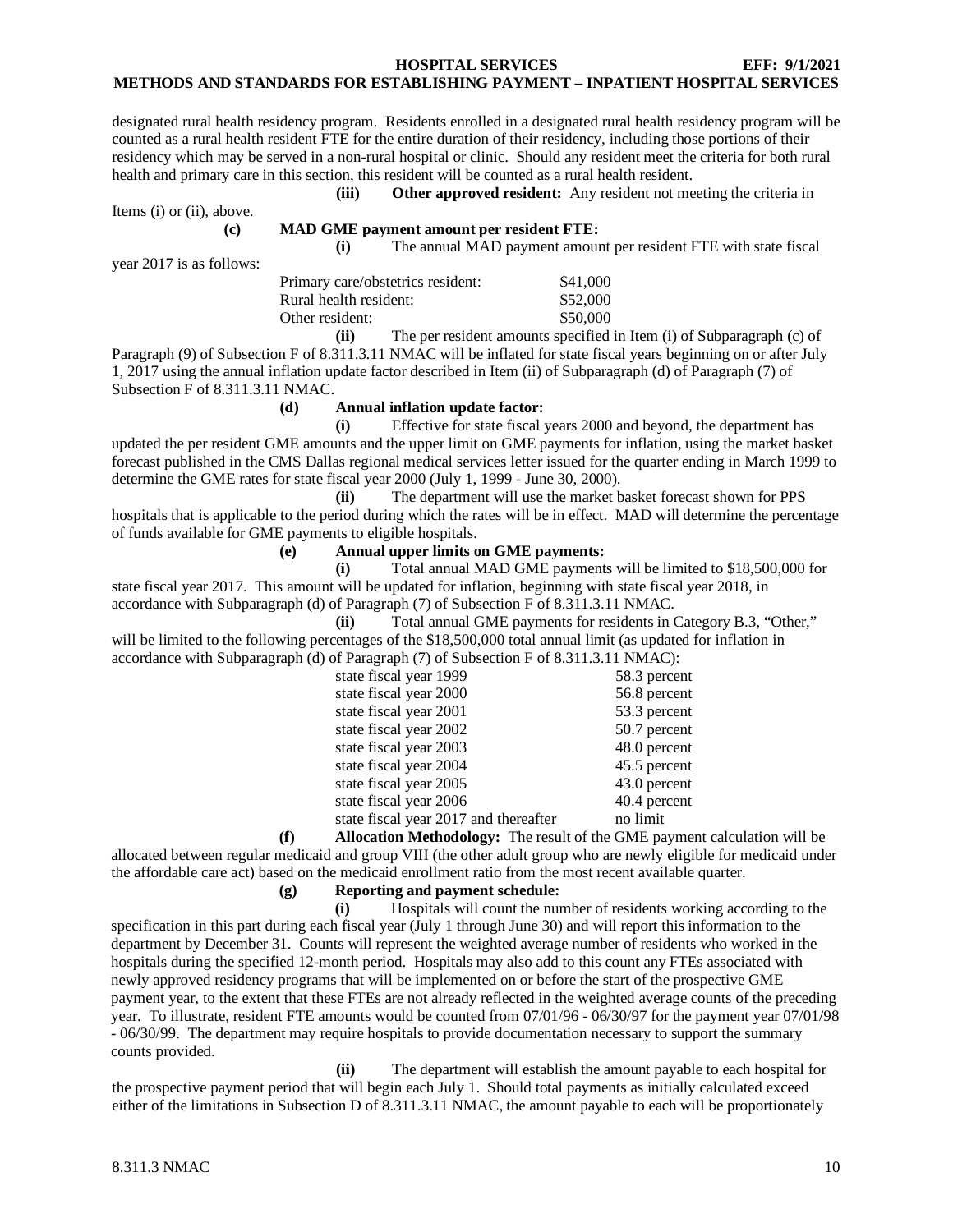reduced.

(**iii)** The annual amount payable to each hospital is divided into four equal payments. These payments will be made by the department on or about the start of each prospective payment quarter.

**(iv)** Should a facility not report timely with the accurate resident information as required in Item (i) of Subparagraph (f) of Paragraph (7) of Subsection F of 8.311.3.11 NMAC above, it will still be entitled to receive payment for any quarter yet remaining in the prospective payment year, after acceptable information has been submitted. However, payments to untimely reporting facilities will be limited to the amount of funds that remain available under the upper limits described in Subsection D of 8.311.3.11 NMAC, after prospective payment amounts to timely filing facilities have been established. [8.311.3.12 NMAC - Rp, 8.311.3.12 NMAC, 6/1/2016; A, 1/1/2018; A, 1/1/2019]

<span id="page-11-0"></span>**8.311.3.13 DISPROPORTIONATE SHARE HOSPITALS:** To take into account the situation of hospitals serving a disproportionate number of low-income patients with special needs, a payment will be made to qualifying hospitals.

**A. Criteria for deeming hospitals eligible for a disproportionate share payment:**

**(1)** Determination of each hospital's eligibility for a disproportionate share payment for the MAD inpatient utilization rate as listed below, will be done annually by the department's audit agent, based on the hospital's most recently filed cost report. Hospitals which believe they qualify under the low income utilization rate must submit documentation justifying their qualification. This documentation should be submitted to the department by March 31 of each year.

**(2)** In the case of a DRG hospital with a PPS exempt specialty unit, data from the entire facility will be considered to determine DSH status.

**(3)** The following criteria must be met before a hospital is deemed to be eligible:

**(a)** Minimum criteria: The hospital must have:

**(i)** a MAD inpatient utilization rate greater than the mean MAD inpatient utilization rate for hospitals receiving MAD payments in the state; or

**(ii)** a low-income utilization rate exceeding twenty-five percent; (refer to Subparagraph (b) of Paragraph (3) of Subsection A of 8.311.3.13 NMAC for definitions of these criteria).

**(iii)** The hospital must have at least two obstetricians with staff privileges at the hospital who have agreed to provide obstetric services to eligible recipients entitled to such services under MAD; in the case of a hospital located in a rural area (defined as an area outside of a metropolitan statistical area (MSA), as defined by the United States executive office of management and budget), the term "obstetrician" includes any physician with staff privileges at the hospital to perform non-emergency obstetric procedures.

**(iv)** Item (iii) of Subparagraph (a) of Paragraph (3) of Subsection A of 8.311.3.13 NMAC does not apply to a hospital which meets the following criteria: the inpatients are predominantly individuals under 18 years of age; or the hospital did not offer non-emergency obstetric services as of December 22, 1987;

**(v)** the hospital must have, at a minimum, a MAD inpatient utilization rate

(MUR) of one percent.

# **(b) Definitions of criteria:**

**(i)** MAD inpatient utilization: For a hospital, the total number of its MAD inpatient days in a cost reporting period, divided by the total number of the hospital's inpatient days in the same period. These include both MAD managed care and non-managed care MAD inpatient days.

**(ii)** Low-income utilization rate: For a hospital, the sum (expressed as a percentage) of the following fractions: the sum of total MAD inpatient and outpatient net revenues (this includes MAD managed care and non-managed care revenues) paid to the hospital, plus the amount of the cash subsidies received directly from state and local governments in a cost reporting period, divided by the total amount of net revenues of the hospital for inpatient and outpatient services (including the amount of such cash subsidies) in the same cost reporting period; and the total amount of the hospital's charges for inpatient hospital services attributable to charity care (care provided to individuals who have no source of payment, third-party or personal resources) in a cost reporting period, less the amount of the cash subsidies received directly from the state and local governments in that period reasonably attributable to inpatient hospital services, divided by the total amount of the hospital's charges for inpatient services in the hospital in the same period. If this number is zero or less than zero, then it is assumed to be zero. The total inpatient charges attributed to charity care shall not include contractual allowances and discounts (other than for indigent patients not eligible for medical assistance under an approved MAD state plan), that is,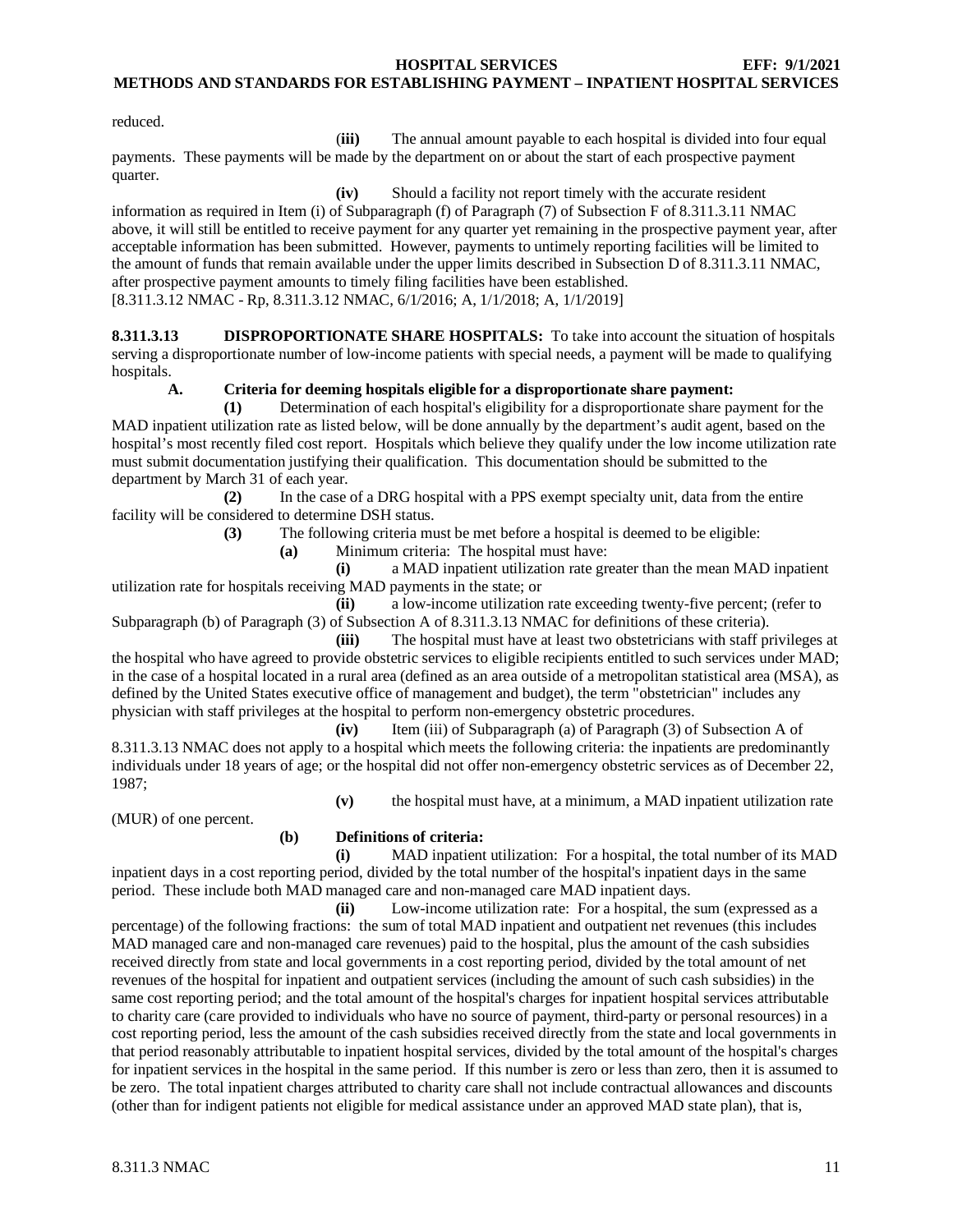#### **METHODS AND STANDARDS FOR ESTABLISHING PAYMENT – INPATIENT HOSPITAL SERVICES**

reductions in charges given to other third-party payers, such as HMOs, medicare, or Blue Cross.

**(iii)** The medicaid utilization rate (MUR) is computed as follows:

$$
MUR % = 100 x M/T
$$

$$
M = \text{hospital's number of inpatient days attribute} to
$$

eligible recipients under the MAD state plan; these include MAD managed care and non-managed care days

 $T =$  hospital's total inpatient days.

**(iv)** Newborn days, days in specialized wards, and administratively necessary days are included in this calculation. Additionally, days attributable to individuals eligible for medicaid in another state are included. MAD inpatient days includes both MAD managed care and non-managed care patient days.

**(v)** The numerator (M) does not include days attributable to recipients 21 or older in institutions for mental disease (IMD) as these patients are not eligible for MAD coverage in IMDs under the New Mexico state plan and cannot be considered a MAD day.

**B. Inpatient disproportionate share pools:** Section 1923 of the Social Security Act allows qualifying hospitals to receive a disproportionate share payment, in addition to their allowable regular claims payments and any other payments to which they are entitled. This determination is performed annually as described in Subsection A of 8.311.3.13 NMAC. Qualifying hospitals will be classified into one of three disproportionate share hospital pools: Teaching PPS hospitals, non-teaching PPS hospitals, and PPS-exempt (TEFRA) hospitals. Hospitals may also qualify for a payment from a fourth pool: reserve pool, as explained in this Subsection C of 8.311.3.13 NMAC below.

**(1)** To qualify as a teaching hospital and be eligible for the teaching hospital DSH payment, the hospital must:

**(a)** be licensed by the state of New Mexico; and

**(b)** reimbursed, or be eligible to be reimbursed, under the DRG basis under the

plan; and

**(c)** have 125 or more full-time equivalent (FTE) residents enrolled in approved

teaching programs.

**(2)** A non-teaching PPS (DRG) hospital qualifies if it is an in-state acute care hospital reimbursed by or eligible to be reimbursed by prospective payment methodology.

**(3)** A PPS-exempt hospital (TEFRA) such as rehabilitation hospitals, children's hospitals, or free-standing psychiatric hospitals, qualify if it is reimbursed by or eligible to be reimbursed by TEFRA methodology as described in 8.311.3.11 NMAC.

**(4)** The reserve pool is to compensate DSH qualifying hospitals which have had a disproportionate shift in the delivery of services between low-income and MAD-covered inpatient days in any given quarter. A hospital will qualify for payment from the reserve pool if its charity ratio, as described in Item (ii) of Subparagraph (b) of Paragraph (3) of Subsection A of 8.311.3.13 NMAC, exceeds twenty percent. A qualifying hospital may receive a payment from the reserve pool in addition to its payment from one of the three other pools.

**C. Disproportionate share hospital payments:**

department.

**(1)** DSH payments are subject to available state and federal funding, as determined by the

**(2)** If DSH funds are available, they shall be allocated to each pool and paid to qualifying hospitals based on the number of MAD discharges. These include both MAD managed care and non-managed care discharges. A discharge occurs when a patient dies in the hospital, is formally released from the hospital, or is transferred to another hospital or nursing home.

**(3)** Payments are made quarterly, with the annual amount for the pool divided into four parts, and each part distributed after the end of each quarter based on MAD discharges during that quarter. The quarterly payment to each hospital qualifying for DSH pools one, two, or three will be computed by dividing the number of MAD discharges for that hospital by the total number of MAD discharges from all hospitals qualifying for that DSH pool and then multiplying this pro-rata share by the quarterly allocation for the respective pool. This amount cannot exceed the OBRA 93 DSH limit, which is described in Subsections E and F of 8.311.3.13 NMAC.

**(4)** MAD will review the allocation of DSH funds prior to the start of each state fiscal year and may re-allocate funds between pools at that time in consideration of shifts in the hospital utilization of MAD and low-income/indigent care patients.

**(5)** The percentages allocated to each pool for state fiscal year 1998 are as listed below. The total allocations shall be adjusted in subsequent state fiscal years based on the medicare prospective payment update factor (MPPUF) or the DSH budget as defined by the department. The base year DSH budget for state fiscal year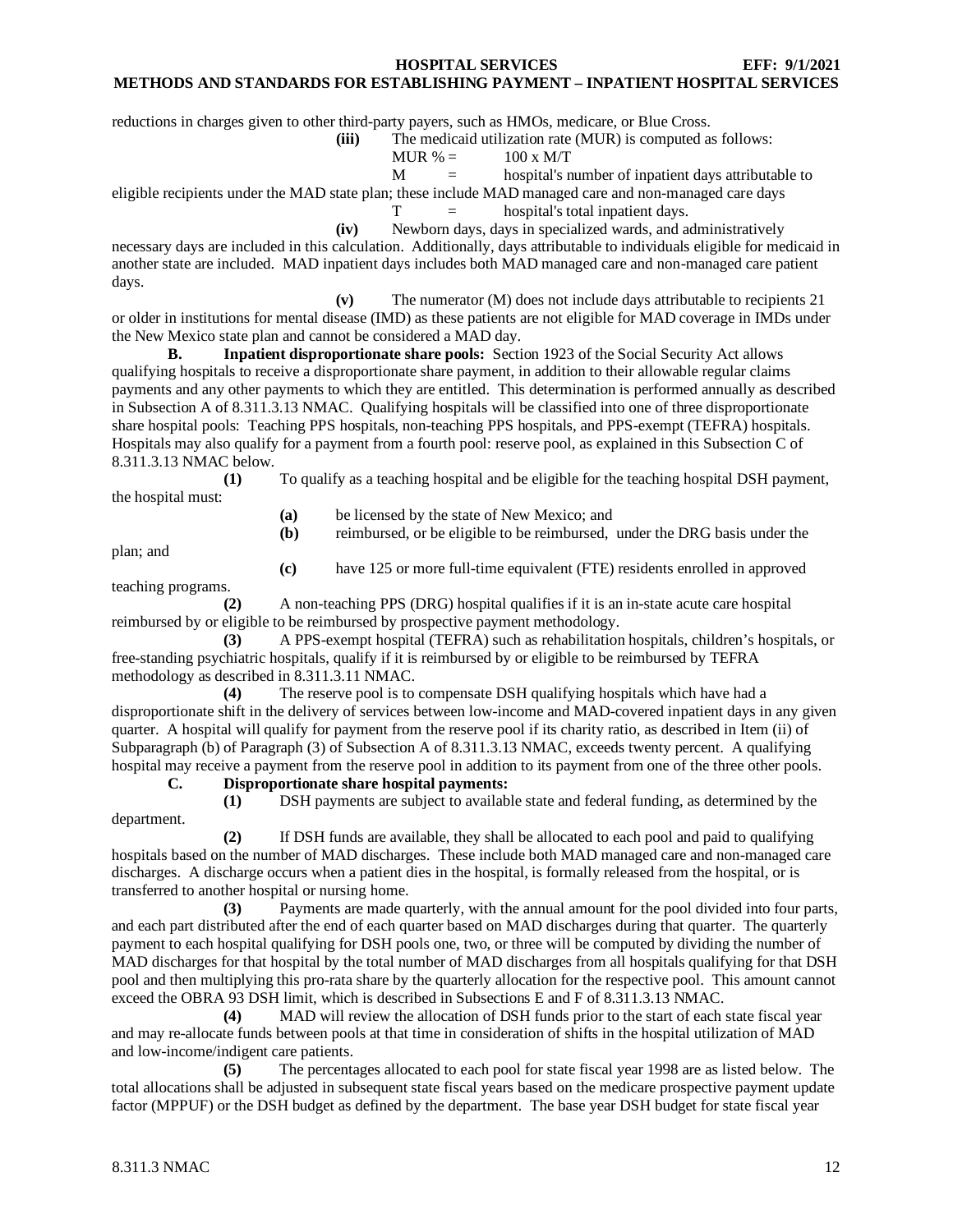**METHODS AND STANDARDS FOR ESTABLISHING PAYMENT – INPATIENT HOSPITAL SERVICES**

1998 is \$22,000,000.00.

**(a)** The teaching PPS hospital DSH pool is fifty-six percent of the overall DSH budget, as defined by HSD.

**(b)** The non-teaching PPS (DRG) hospital DSH pool is twenty two and a half percent of the overall DSH budget, as defined by HSD.

**(c)** The PPS-exempt hospital (TEFRA) DSH pool is one and a half percent of the overall DSH budget, as defined by HSD.

**(d)** The reserve DSH pool is twenty percent of the overall DSH budget, as defined by HSD. Quarterly payments may be made directly from the reserve pool to hospitals qualifying for any of the other three DSH pools at the rate of N dollars per MAD discharge, where N is equal to the fraction described in Item (ii) of Subparagraph (b) of Paragraph (3) of Subsection A of 8.311.3.13 NMAC minus twenty percent, multiplied by \$1,750.

**D. Request for DSH payment procedures:** Hospitals must submit to the department the number of MAD discharges (both managed care and fee for service discharges), which they have incurred 30 calendar days after the end of each quarter. The department will review the hospital's documentation supporting their discharge information. Any requests received later than 60 calendar days from the end of the quarter will be denied as untimely.

#### **E. DSH limits:**

**(1)** Pursuant to section 1923 (g) of the Social Security Act, a limit is placed on the payment adjustment for any hospital. A hospital's payment adjustment determined in Subsections B through D of 8.311.3.13 NMAC shall not exceed that hospital's hospital-specific DSH limit, as determined under Subsection E of 8.311.3.13 NMAC. This limit is calculated as follows:

 $DSH$  limit  $=$   $M + U$ 

 $M =$  Cost of services to eligible recipients, less the amount paid by the MAD program under the non-DSH payment provisions of this plan

 $U =$  Cost of services to uninsured patients, less any cash payments

made by them.

**(2)** The cost of services will include both inpatient and outpatient costs for purposes of calculating the limit. The "costs of services" are defined as those costs determined allowable under this plan. "Uninsured patients" are defined as those patients who do not possess health insurance or do not have a source of third-party payment for services provided, including individuals who do not possess health insurance which would apply to the service for which the individual sought treatment. Payments made to a hospital for services provided to indigent patients made by the state or a unit of local government within the state shall not be considered to be a source of third-party payment.

**(3)** Recovery of Overpayments: The department has one year from the date of discovery of an overpayment to a provider to recover or seek to recover the overpayment before the federal share must be refunded to CMS in accordance with 42 CFR 433.312. Upon DSH reconciliation, the audit agent or the department will notify the provider in writing of an overpayment and will specify the dollar amount that is subject to recovery. The provider has 90 calendar days from the date of notification to submit the payment in full unless otherwise directed by the department.

**F. Limitations in New Mexico DSH allotment:** If the DSH payment amounts as described in Subsections C through E of 8.311.3.13 NMAC above, exceed in any given year, the federal determined DSH allotment for New Mexico, the DSH allocations by pool will be reduced proportionately to a level in compliance with the New Mexico DSH allotment.

[8.311.3.13 NMAC - Rp, 8.311.3.13 NMAC, 6/1/2016; A, 1/1/2019]

# <span id="page-13-0"></span>**8.311.3.14 DETERMINATION OF ACTUAL, ALLOWABLE, AND REASONABLE COSTS: A. Adequate cost data:**

**(1)** All hospitals must provide adequate cost data based on financial and statistical records which can be verified by qualified auditors. The hospital will submit a cost report each year. The cost data must be based on an approved method of cost finding and on the accrual basis of accounting. However, where governmental institutions operate on a cash basis of accounting, cost data on this basis will be acceptable, subject to appropriate treatment of capital expenditures.

**(2)** The cost finding method to be used by hospitals will be the step-down method. This method recognizes that services rendered by certain non-revenue-producing departments or centers are utilized by certain other non-revenue-producing centers. All costs of non-revenue-producing centers are allocated to all centers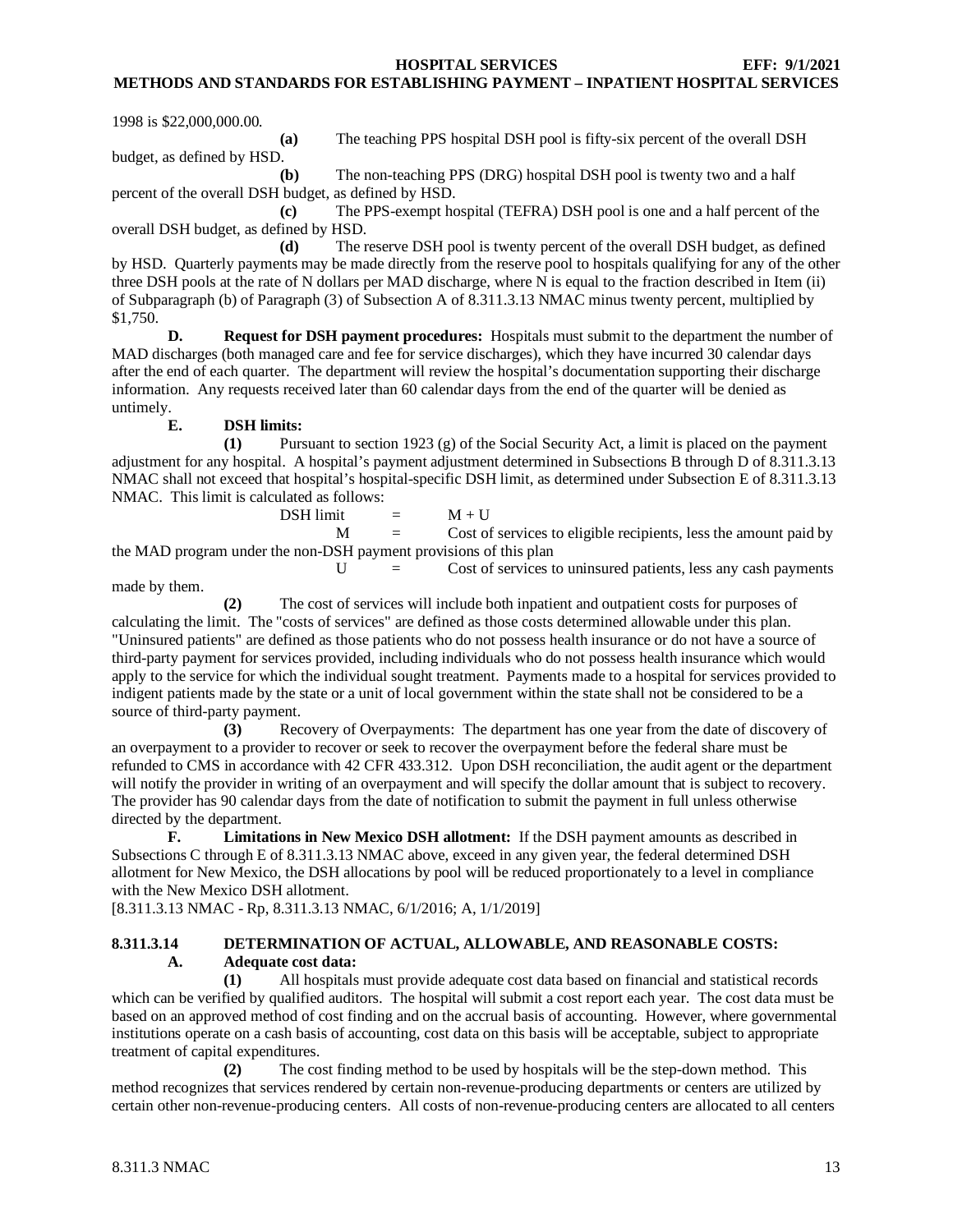which they serve, regardless of whether or not these centers produce revenue. The cost of the non-revenueproducing center serving the greatest number of other centers while receiving benefits from the least number of centers is apportioned first. Following the apportionment of the cost of the non-revenue-producing center, that center will be considered "closed" and no further costs will be apportioned to it. This applies even though it may have received some service from a center whose cost is apportioned later. Generally when two centers render services to an equal number, that center which has the greatest amount of expense will be allocated first.

**B. Reporting year:** For the purpose of determining payment rates, the reporting year is the hospital's fiscal year.<br>C.

**C. Cost reporting:** At the end of each of its fiscal years, the hospital will provide to the department or its audit agent an itemized list of allowable costs (financial and statistical report) on the New Mexico MAD cost reporting form. The cost report must be submitted within five months after the close of the hospital's fiscal year. Failure to file a report within the five month limit, unless an extension is granted, will result in any or all of the following: suspensions of MAD payments, suspension of the provider's medicaid number, or a penalty of \$100 per day until such time as the report and other substantiating data is received. Extensions may be granted based on 42 CFR Part 413.

# **D. Retention of records:**

**(1)** Each hospital will maintain financial and statistical records of the period covered by such cost report for a period of 10 years following the date of submittal of the New Mexico MAD cost report to the department. These records must be accurate and in sufficient detail to substantiate the cost data reported. The provider will make such records available upon demand to representatives of the department, the state of New Mexico audit agent, or the United States department of health and human services.

**(2)** The department or its audit agent will retain all cost reports submitted by providers for a period of 10 years following the date of final settlement of such reports.

**E. Audits:**

**(1) Desk audit:** Each cost report submitted will be subjected to a comprehensive desk audit by the state's audit agent. This desk audit is for the purpose of analyzing the cost report. After each desk audit is performed, the audit agent will submit a complete report of the desk review to the department.

**(2) Field audit:** Field audits will be performed on all facilities and per the auditing schedule established by medicare. The purpose of the field audit of the facility's financial and statistical records is to verify that the data submitted on the cost report is accurate, complete, and reasonable. The field audits are conducted in accordance with generally accepted auditing standards. Field audits are of sufficient scope to determine that only proper items of cost applicable to the service furnished were included in the provider's calculation of its cost and to determine whether the expense attributable to such proper items of cost was accurately determined and reasonable. After each field audit is performed, the audit agent will submit a complete report of the audit to the department. This report will meet generally accepted auditing standards and shall declare the auditor's opinion as to whether, in all material respects, the costs reported by the provider are allowable, accurate, and reasonable. These audit reports will be retained by the department for a period of not less than three years from the date of final settlement of such reports. Audits will be performed in accordance with applicable federal regulations.

**F. Overpayments:** All overpayments found in audits will be accounted for on the CMS-64 report in accordance with 42 CFR 433.300 through 42 CFR 433.322.

**G. Allowable and non-allowable costs:** Allowable costs, non-allowable costs, and reasonableness of costs will be determined as on the basis of the medicare health insurance manual (HIM-15). [8.311.3.14 NMAC - Rp, 8.311.3.14 NMAC, 6/1/2016; A, 1/1/2019; A, 9/1/2021]

# <span id="page-14-0"></span>**8.311.3.15 PUBLIC DISCLOSURE OF COST REPORTS:**

**A.** As required by law, cost reports submitted by participating providers as a basis for reimbursement are available to the public upon receipt of a written request to the medical assistance program audit agent. Disclosure information is limited to cost report documents required by social security administration regulations and, in the case of a settled cost report, the notice of program settlement.

**B.** The request must identify the provider and the specific report(s) requested.

**C.** The provider whose report has been requested will be notified by the MAD audit agent that its cost report has been requested, by whom the request was made, and that the provider shall have 10 calendar days in which to comment to the requestor before the cost report is released.

**D.** The cost for copying will be charged to the requestor.

[8.311.3.15 NMAC - Rp, 8.311.3.15 NMAC, 6/1/2016]